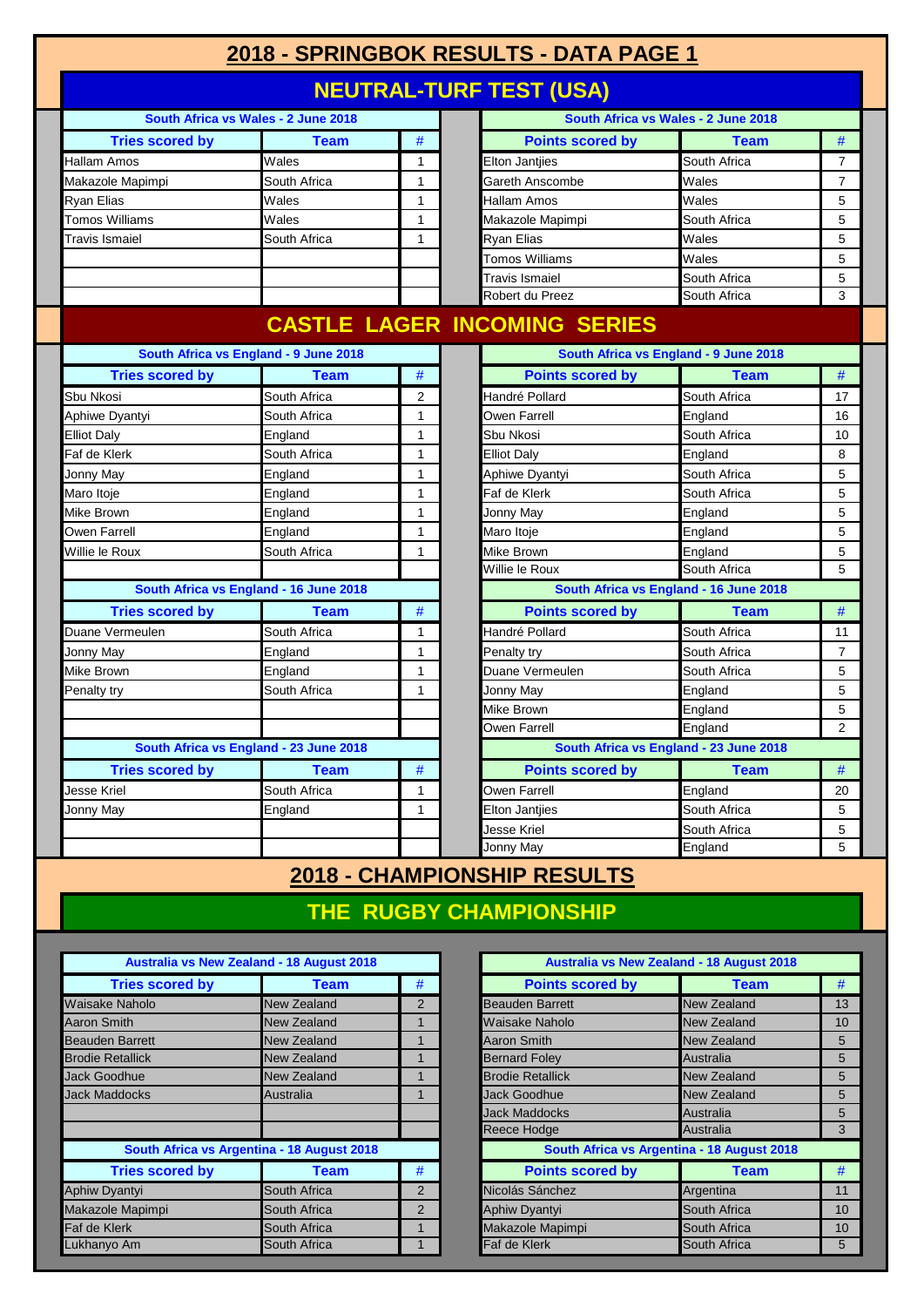#### **2018 - CHAMPIONSHIP RESULTS - DATA PAGE 2 THE RUGBY CHAMPIONSHIP**

|                            | South Africa vs Argentina - 18 August 2018         |                |                         | South Africa vs Argentina - 18 August 2018      |                |
|----------------------------|----------------------------------------------------|----------------|-------------------------|-------------------------------------------------|----------------|
| <b>Tries scored by</b>     | <b>Team</b>                                        | $\#$           | <b>Points scored by</b> | <b>Team</b>                                     | $\#$           |
| <b>Matias Moroni</b>       | Argentina                                          | $\mathbf{1}$   | Lukhanyo Am             | South Africa                                    | 5              |
| Nicolás Sánchez            | Argentina                                          | $\mathbf{1}$   | <b>Matias Moroni</b>    | Argentina                                       | 5              |
| Pablo Matera               | Argentina                                          | $\mathbf{1}$   | Pablo Matera            | Argentina                                       | 5              |
|                            |                                                    |                | Handré Pollard          | South Africa                                    | $\overline{4}$ |
|                            | <b>New Zealand vs Australia - 25 August 2018</b>   |                |                         | New Zealand vs Australia - 25 August 2018       |                |
| <b>Tries scored by</b>     | <b>Team</b>                                        | $\#$           | <b>Points scored by</b> | <b>Team</b>                                     | $\#$           |
| <b>Beauden Barrett</b>     | <b>New Zealand</b>                                 | 4              | <b>Beauden Barrett</b>  | <b>New Zealand</b>                              | 3 <sub>0</sub> |
| Joe Moody                  | <b>New Zealand</b>                                 | 1              | <b>Joe Moody</b>        | <b>New Zealand</b>                              | 5              |
| <b>Liam Squire</b>         | New Zealand                                        | $\mathbf{1}$   | Liam Squire             | <b>New Zealand</b>                              | 5              |
| Reece Hodge                | Australia                                          | $\mathbf{1}$   | Reece Hodge             | Australia                                       | 5              |
| Will Genia                 | Australia                                          | $\mathbf{1}$   | Will Genia              | Australia                                       | $\overline{5}$ |
|                            |                                                    |                | <b>Bernard Foley</b>    | Australia                                       | $\overline{2}$ |
|                            | Argentina vs South Africa - 25 August 2018         |                |                         | Argentina vs South Africa - 25 August 2018      |                |
| <b>Tries scored by</b>     | <b>Team</b>                                        | $\#$           | <b>Points scored by</b> | <b>Team</b>                                     | $\#$           |
| Nicolás Sánchez            | Argentina                                          | $\mathbf{1}$   | Nicolás Sánchez         | Argentina                                       | 17             |
| <b>Bautista Delguy</b>     | Argentina                                          | $\overline{2}$ | <b>Bautista Delguy</b>  | Argentina                                       | 1 <sup>C</sup> |
| Ramiro Moyano              | Argentina                                          | $\mathbf{1}$   | Ramiro Moyano           | Argentina                                       | 5              |
| Siya Kolisi                | South Africa                                       | 1              | Handré Pollard          | South Africa                                    | $\overline{4}$ |
| <b>Lionel Mapoe</b>        | South Africa                                       | $\overline{2}$ | Siya Kolisi             | South Africa                                    | $\overline{5}$ |
|                            |                                                    |                | Lionel Mapoe            | South Africa                                    | 10             |
|                            | <b>New Zealand vs Argentina - 8 September 2018</b> |                |                         | New Zealand vs Argentina - 8 September 2018     |                |
| <b>Tries scored by</b>     | <b>Team</b>                                        | $\#$           | <b>Points scored by</b> | <b>Team</b>                                     | #              |
| <b>TJ Perenara</b>         | New Zealand                                        | $\overline{2}$ | Richie Mo'unga          | <b>New Zealand</b>                              | 16             |
| Emiliano Boffelli          | Argentina                                          | $\overline{1}$ | Nicolás Sánchez         | Argentina                                       | 14             |
| Jack Goodhue               | New Zealand                                        | $\overline{1}$ | TJ Perenara             | New Zealand                                     | 1 <sup>C</sup> |
| Kieran Read                | <b>New Zealand</b>                                 | $\mathbf{1}$   | Emiliano Boffelli       | Argentina                                       | 5              |
| <b>Nehe Milner-Skudder</b> | <b>New Zealand</b>                                 | $\overline{1}$ | <b>Jack Goodhue</b>     | <b>New Zealand</b>                              | 5              |
| Nicolás Sánchez            | Argentina                                          | $\mathbf{1}$   | Kieran Read             | <b>New Zealand</b>                              | 5              |
| Ramiro Moyano              | Argentina                                          | $\mathbf{1}$   | Nehe Milner-Skudder     | <b>New Zealand</b>                              | 5              |
| <b>Shannon Frizell</b>     | New Zealand                                        | $\mathbf{1}$   | Ramiro Moyano           | Argentina                                       | 5              |
|                            |                                                    |                | <b>Shannon Frizell</b>  | <b>New Zealand</b>                              | 5              |
|                            | Australia vs South Africa - 8 September 2018       |                |                         | Australia vs South Africa - 8 September 2018    |                |
| <b>Tries scored by</b>     | <b>Team</b>                                        | #              | <b>Points scored by</b> | <b>Team</b>                                     | $\#$           |
| Bongi Mbonambi             | South Africa                                       | $\mathbf{1}$   | Matt Toomua             | Australia                                       | 15             |
| Matt Toomua                | Australia                                          | $\mathbf{1}$   | <b>Elton Jantjies</b>   | South Africa                                    | 8              |
| Michael Hooper             | Australia                                          | $\mathbf{1}$   | Bongi Mbonambi          | South Africa                                    | 5              |
| Mkazole Mapimpi            | South Africa                                       | $\overline{1}$ | <b>Michael Hooper</b>   | Australia                                       | 5              |
|                            |                                                    |                | Mkazole Mapimpi         | South Africa                                    | 5              |
|                            |                                                    |                | Reece Hodge             | Australia                                       | 3              |
|                            | New Zealand vs South Africa - 15 September 2018    |                |                         | New Zealand vs South Africa - 15 September 2018 |                |
| <b>Tries scored by</b>     | <b>Team</b>                                        | $\#$           | <b>Points scored by</b> | <b>Team</b>                                     | $\#$           |
| Aphiwe Dyantyi             | South Africa                                       | $\overline{2}$ | Handré Pollard          | South Africa                                    | 11             |
| Rieko Ioane                | <b>New Zealand</b>                                 | $\overline{2}$ | <b>Aphiwe Dyantyi</b>   | South Africa                                    | 1 <sup>C</sup> |
| Aaron Smith                | New Zealand                                        | $\mathbf{1}$   | Rieko Ioane             | <b>New Zealand</b>                              | 1 <sub>C</sub> |
| Ardie Savea                | <b>New Zealand</b>                                 | $\mathbf{1}$   | Aaron Smith             | New Zealand                                     | $\overline{5}$ |
| <b>Cheslin Kolbe</b>       | South Africa                                       | $\mathbf{1}$   | <b>Ardie Savea</b>      | New Zealand                                     | $\overline{5}$ |
| Codie Taylor               | New Zealand                                        | $\mathbf{1}$   | Cheslin Kolbe           | South Africa                                    | 5              |
| <b>Jordie Barrett</b>      | New Zealand                                        | $\mathbf{1}$   | Codie Taylor            | <b>New Zealand</b>                              | 5              |
| <b>Malcolm Marx</b>        | South Africa                                       | $\mathbf{1}$   | Jordie Barrett          | New Zealand                                     | 5              |
| Willie le Roux             | South Africa                                       | $\overline{1}$ | Malcolm Marx            | South Africa                                    | 5              |
|                            |                                                    |                | Willie le Roux          | South Africa                                    | 5              |
|                            |                                                    |                | Beauden Barrett         | New Zealand                                     | $\overline{4}$ |
|                            | Australia vs Argentina - 15 September 2018         |                |                         | Australia vs Argentina - 15 September 2018      |                |
| <b>Tries scored by</b>     | <b>Team</b>                                        | #              | <b>Points scored by</b> | <b>Team</b>                                     | #              |
| <b>Bautista Delguy</b>     | Argentina                                          | 1              | Nicolás Sánchez         | Argentina                                       | 12             |
| Dane Havlett-Petty         | Australia                                          |                | Emiliano Boffelli       | Argentina                                       | 6              |

| South Africa vs Argentina - 18 August 2018         |                             |                              | South Africa vs Argentina - 18 August 2018         |                                   |                        |
|----------------------------------------------------|-----------------------------|------------------------------|----------------------------------------------------|-----------------------------------|------------------------|
| <b>Tries scored by</b>                             | <b>Team</b>                 | $\#$                         | <b>Points scored by</b>                            | <b>Team</b>                       | #                      |
| <b>Matias Moroni</b>                               | Argentina                   | $\mathbf{1}$                 | Lukhanyo Am                                        | South Africa                      | 5                      |
| Nicolás Sánchez                                    | Argentina                   | $\mathbf{1}$                 | <b>Matias Moroni</b><br>Pablo Matera               | Argentina                         | 5                      |
| Pablo Matera                                       | Argentina                   | $\mathbf{1}$                 | Handré Pollard                                     | Argentina<br>South Africa         | 5<br>$\overline{4}$    |
| <b>New Zealand vs Australia - 25 August 2018</b>   |                             |                              | New Zealand vs Australia - 25 August 2018          |                                   |                        |
| <b>Tries scored by</b>                             | <b>Team</b>                 | $\#$                         | <b>Points scored by</b>                            | <b>Team</b>                       | #                      |
| <b>Beauden Barrett</b>                             | New Zealand                 | $\overline{4}$               | <b>Beauden Barrett</b>                             | <b>New Zealand</b>                | 30                     |
| <b>Joe Moody</b>                                   | New Zealand                 | $\mathbf{1}$                 | <b>Joe Moodv</b>                                   | <b>New Zealand</b>                | 5                      |
| Liam Squire                                        | New Zealand                 | $\mathbf{1}$                 | Liam Squire                                        | New Zealand                       | 5                      |
| Reece Hodge                                        | Australia                   | $\mathbf{1}$                 | Reece Hodge                                        | Australia                         | 5                      |
| Will Genia                                         | Australia                   | $\mathbf{1}$                 | <b>Will Genia</b>                                  | Australia                         | 5                      |
|                                                    |                             |                              | <b>Bernard Foley</b>                               | Australia                         | $\overline{2}$         |
| Argentina vs South Africa - 25 August 2018         |                             |                              | Argentina vs South Africa - 25 August 2018         |                                   |                        |
| <b>Tries scored by</b>                             | <b>Team</b>                 | #                            | <b>Points scored by</b>                            | <b>Team</b>                       | $\#$                   |
| Nicolás Sánchez                                    | Argentina                   | $\mathbf{1}$                 | Nicolás Sánchez                                    | Argentina                         | 17                     |
| <b>Bautista Delguy</b>                             | Argentina                   | $\overline{2}$               | <b>Bautista Delguy</b>                             | Argentina                         | 10                     |
| Ramiro Moyano                                      | Argentina                   | $\mathbf{1}$                 | Ramiro Moyano                                      | Argentina                         | 5                      |
| Siya Kolisi                                        | South Africa                | $\mathbf{1}$                 | Handré Pollard                                     | South Africa                      | $\overline{4}$         |
| Lionel Mapoe                                       | South Africa                | $\overline{2}$               | Siya Kolisi                                        | South Africa                      | 5                      |
|                                                    |                             |                              | <b>Lionel Mapoe</b>                                | South Africa                      | 10                     |
| <b>New Zealand vs Argentina - 8 September 2018</b> |                             |                              | <b>New Zealand vs Argentina - 8 September 2018</b> |                                   |                        |
| <b>Tries scored by</b>                             | <b>Team</b>                 | $\#$                         | <b>Points scored by</b>                            | <b>Team</b>                       | #                      |
| <b>TJ Perenara</b>                                 | <b>New Zealand</b>          | $\overline{2}$               | Richie Mo'unga                                     | <b>New Zealand</b>                | 16                     |
| Emiliano Boffelli                                  | Argentina                   | $\mathbf{1}$                 | Nicolás Sánchez                                    | Argentina                         | 14                     |
| Jack Goodhue                                       | <b>New Zealand</b>          | $\mathbf{1}$                 | <b>TJ Perenara</b>                                 | <b>New Zealand</b>                | 10                     |
| Kieran Read                                        | <b>New Zealand</b>          | $\mathbf{1}$                 | Emiliano Boffelli                                  | Argentina                         | 5                      |
| Nehe Milner-Skudder                                | <b>New Zealand</b>          | $\mathbf{1}$                 | <b>Jack Goodhue</b>                                | <b>New Zealand</b>                | 5                      |
| Nicolás Sánchez                                    | Argentina                   | $\mathbf{1}$                 | Kieran Read                                        | New Zealand                       | 5                      |
| Ramiro Moyano                                      | Argentina                   | $\mathbf{1}$                 | Nehe Milner-Skudder                                | <b>New Zealand</b>                | 5                      |
| <b>Shannon Frizell</b>                             | New Zealand                 | $\mathbf{1}$                 | Ramiro Moyano                                      | Argentina                         | 5                      |
|                                                    |                             |                              | <b>Shannon Frizell</b>                             | New Zealand                       | 5                      |
| Australia vs South Africa - 8 September 2018       |                             |                              | Australia vs South Africa - 8 September 2018       |                                   |                        |
| <b>Tries scored by</b>                             | <b>Team</b>                 | #                            | <b>Points scored by</b>                            | <b>Team</b>                       | #                      |
| Bongi Mbonambi                                     | South Africa                | $\mathbf{1}$                 | <b>Matt Toomua</b>                                 | Australia                         | 15                     |
| Matt Toomua                                        | Australia                   | $\mathbf{1}$                 | <b>Elton Jantjies</b>                              | South Africa                      | 8                      |
| Michael Hooper                                     | Australia                   | $\mathbf{1}$                 | Bongi Mbonambi                                     | South Africa                      | 5                      |
| Mkazole Mapimpi                                    | South Africa                | $\mathbf{1}$                 | Michael Hooper                                     | Australia                         | 5                      |
|                                                    |                             |                              | Mkazole Mapimpi                                    | South Africa                      | 5                      |
|                                                    |                             |                              | Reece Hodge                                        | Australia                         | 3                      |
| New Zealand vs South Africa - 15 September 2018    |                             |                              | New Zealand vs South Africa - 15 September 2018    |                                   |                        |
| <b>Tries scored by</b>                             | <b>Team</b>                 | $\#$                         | <b>Points scored by</b>                            | <b>Team</b>                       | $\#$                   |
| Aphiwe Dyantyi                                     | South Africa                | $\overline{2}$               | Handré Pollard                                     | South Africa                      | 11                     |
| Rieko Ioane                                        | New Zealand                 | $\overline{2}$               | Aphiwe Dyantyi                                     | South Africa                      | 10                     |
| Aaron Smith                                        | New Zealand                 | $\mathbf{1}$                 | Rieko Ioane                                        | <b>New Zealand</b>                | 10                     |
| Ardie Savea<br><b>Cheslin Kolbe</b>                | New Zealand<br>South Africa | $\mathbf{1}$<br>$\mathbf{1}$ | <b>Aaron Smith</b><br><b>Ardie Savea</b>           | New Zealand<br>New Zealand        | 5<br>5                 |
|                                                    |                             |                              |                                                    |                                   |                        |
| Codie Taylor                                       | New Zealand                 | $\mathbf{1}$                 | Cheslin Kolbe                                      | South Africa                      | 5                      |
| Jordie Barrett<br><b>Malcolm Marx</b>              | New Zealand<br>South Africa | $\mathbf{1}$<br>$\mathbf{1}$ | Codie Taylor<br><b>Jordie Barrett</b>              | New Zealand<br><b>New Zealand</b> | 5                      |
| Willie le Roux                                     | South Africa                | $\mathbf{1}$                 | <b>Malcolm Marx</b>                                | South Africa                      | 5<br>5                 |
|                                                    |                             |                              | Willie le Roux                                     | South Africa                      |                        |
|                                                    |                             |                              | <b>Beauden Barrett</b>                             | <b>New Zealand</b>                | 5<br>$\overline{4}$    |
| Australia vs Argentina - 15 September 2018         |                             |                              | Australia vs Argentina - 15 September 2018         |                                   |                        |
| <b>Tries scored by</b>                             | <b>Team</b>                 | #                            | <b>Points scored by</b>                            | <b>Team</b>                       | #                      |
|                                                    |                             |                              |                                                    |                                   |                        |
| <b>Bautista Delguy</b><br>Dane Haylett-Petty       | Argentina<br>Australia      | $\mathbf{1}$<br>$\mathbf{1}$ | Nicolás Sánchez<br>Emiliano Boffelli               | Argentina<br>Argentina            | $12 \overline{ }$<br>6 |
|                                                    |                             |                              |                                                    |                                   |                        |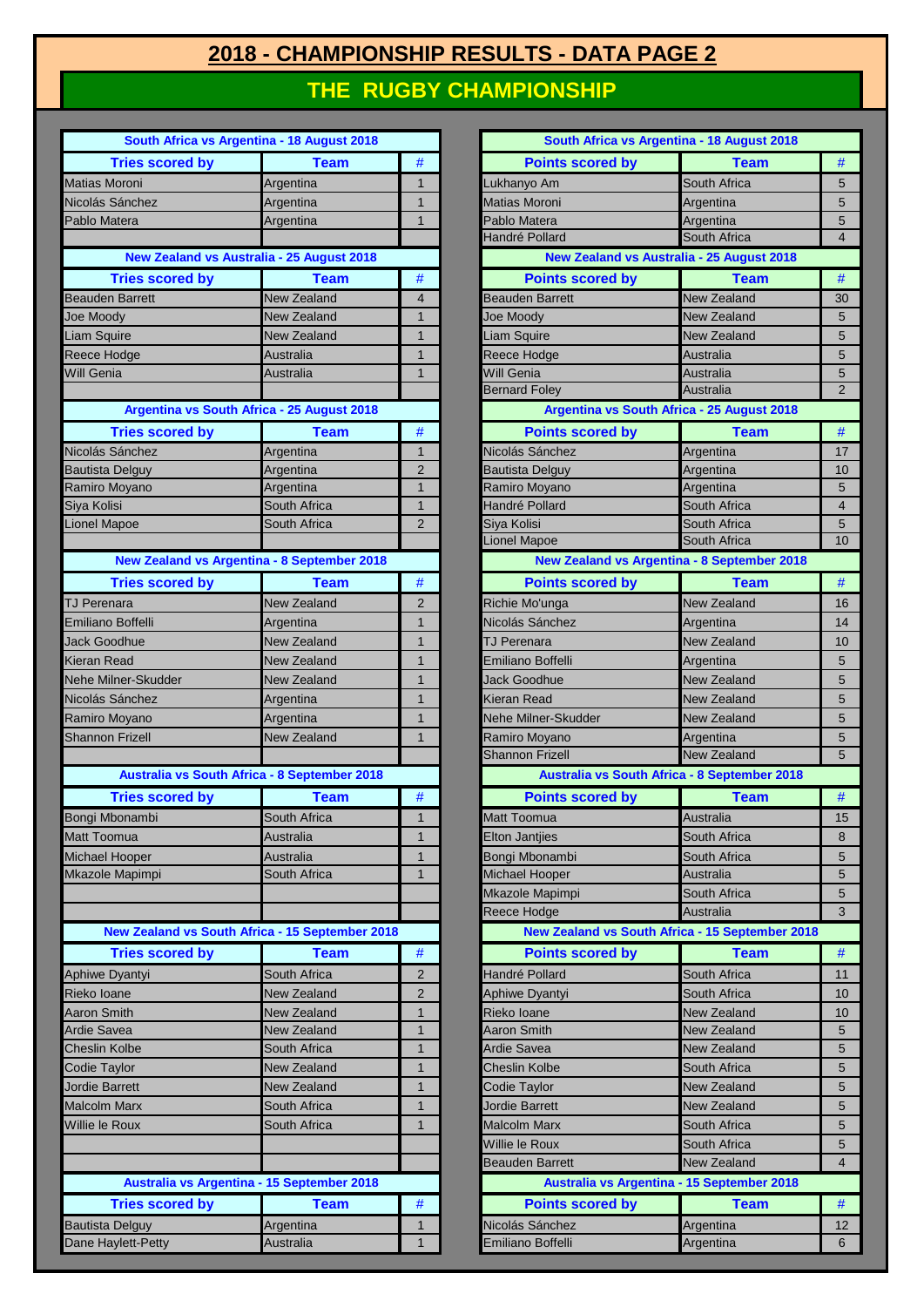## **2018 - CHAMPIONSHIP RESULTS - DATA PAGE 3**

# **THE RUGBY CHAMPIONSHIP (CONTINUE)**

|                            | Australia vs Argentina - 15 September 2018    |                |                            | Australia vs Argentina - 15 September 2018    |                 |
|----------------------------|-----------------------------------------------|----------------|----------------------------|-----------------------------------------------|-----------------|
| <b>Tries scored by</b>     | <b>Team</b>                                   | $\#$           | <b>Points scored by</b>    | <b>Team</b>                                   | $\#$            |
| <b>Israel Folau</b>        | Australia                                     | $\mathbf{1}$   | <b>Bautista Delguy</b>     | Argentina                                     | 5               |
| Nicolás Sánchez            | Argentina                                     | $\mathbf{1}$   | Dane Haylett-Petty         | Australia                                     | $\overline{5}$  |
| <b>Will Genia</b>          | Australia                                     | $\mathbf{1}$   | <b>Israel Folau</b>        | <b>Australia</b>                              | 5               |
|                            |                                               |                | Will Genia                 | Australia                                     | 5               |
|                            |                                               |                | Matt Toomua                | <b>Australia</b>                              | $\overline{4}$  |
|                            |                                               |                | <b>Bernard Foley</b>       | <b>Australia</b>                              | $\mathbf 0$     |
|                            |                                               |                | Reece Hodge                | Australia                                     | $\overline{0}$  |
|                            | South Africa vs Australia - 29 September 2018 |                |                            | South Africa vs Australia - 29 September 2018 |                 |
| <b>Tries scored by</b>     | <b>Team</b>                                   | $\#$           | <b>Points scored by</b>    | <b>Team</b>                                   | $\#$            |
| Aphiwe Dyantyi             | South Africa                                  | $\mathbf{1}$   | Handré Pollard             | South Africa                                  | 13              |
| Faf de Klerk               | South Africa                                  | $\mathbf{1}$   | <b>Aphiwe Dyantyi</b>      | South Africa                                  | 5               |
| Reece Hodge                | Australia                                     | $\mathbf{1}$   | Faf de Klerk               | South Africa                                  | $\overline{5}$  |
| <b>Will Genia</b>          | Australia                                     | $\mathbf{1}$   | Reece Hodge                | <b>Australia</b>                              | 5               |
|                            |                                               |                | Will Genia                 | <b>Australia</b>                              | 5               |
|                            |                                               |                | Matt Toomua                | Australia                                     | $\overline{2}$  |
|                            | Argentina vs New Zealand - 30 September 2018  |                |                            | Argentina vs New Zealand - 30 September 2018  |                 |
| <b>Tries scored by</b>     | <b>Team</b>                                   | $\#$           | <b>Points scored by</b>    | <b>Team</b>                                   | #               |
| Rieko Ioane                | <b>New Zealand</b>                            | $\overline{2}$ | Rieko Ioane                | New Zealand                                   | 1 <sub>C</sub>  |
| Anton Lienert-Brown        | <b>New Zealand</b>                            | 1              | <b>Beauden Barrett</b>     | New Zealand                                   | 8               |
| Emiliano Boffelli          | Argentina                                     | $\mathbf{1}$   | Nicolás Sánchez            | Argentina                                     | $\overline{7}$  |
| <b>Patrick Tuipulotu</b>   | <b>New Zealand</b>                            | $\mathbf{1}$   | Anton Lienert-Brown        | New Zealand                                   | 5               |
| <b>Tomas Cubelli</b>       | Argentina                                     | $\mathbf{1}$   | Emiliano Boffelli          | Argentina                                     | 5               |
| <b>Waisake Naholo</b>      | New Zealand                                   | $\mathbf{1}$   | Patrick Tuipulotu          | <b>New Zealand</b>                            | 5               |
|                            |                                               |                | <b>Tomas Cubelli</b>       | Argentina                                     | 5               |
|                            |                                               |                | Waisake Naholo             | <b>New Zealand</b>                            | 5               |
|                            |                                               |                | Richie Mo'unga             | <b>New Zealand</b>                            | $\overline{2}$  |
|                            | South Africa vs New Zealand - 6 October 2018  |                |                            | South Africa vs New Zealand - 6 October 2018  |                 |
| <b>Tries scored by</b>     | <b>Team</b>                                   | $\#$           | <b>Points scored by</b>    | <b>Team</b>                                   | #               |
| <b>Aaron Smith</b>         | <b>New Zealand</b>                            | 1              | Handré Pollard             | South Africa                                  | 15              |
| <b>Ardie Savea</b>         | New Zealand                                   | $\mathbf{1}$   | <b>Beauden Barrett</b>     | New Zealand                                   | 6               |
| <b>Cheslin Kolbe</b>       | South Africa                                  | $\mathbf{1}$   | Richie Mo'unga             | New Zealand                                   | 6               |
| Damian de Allende          | South Africa                                  | $\mathbf{1}$   | <b>Aaron Smith</b>         | <b>New Zealand</b>                            | $\overline{5}$  |
| <b>Jesse Kriel</b>         | South Africa                                  | $\mathbf{1}$   | <b>Ardie Savea</b>         | <b>New Zealand</b>                            | 5               |
| Rieko Ioane                | New Zealand                                   | $\mathbf{1}$   | Cheslin Kolbe              | South Africa                                  | $\overline{5}$  |
| <b>Scott Barrett</b>       | New Zealand                                   | $\mathbf{1}$   | Damian de Allende          | South Africa                                  | $\overline{5}$  |
|                            |                                               |                | Jesse Kriel                | South Africa                                  | $\overline{5}$  |
|                            |                                               |                | Rieko Ioane                | New Zealand                                   | $5\phantom{.0}$ |
|                            |                                               |                | <b>Scott Barrett</b>       | New Zealand                                   | 5               |
|                            | Argentina vs Australia - 7 October 2018       |                |                            | Argentina vs Australia - 7 October 2018       |                 |
|                            |                                               |                |                            |                                               |                 |
| <b>Tries scored by</b>     | <b>Team</b>                                   | $\#$           | <b>Points scored by</b>    | <b>Team</b>                                   | #               |
| Dane Haylett-Petty         | Australia                                     | $\overline{2}$ | <b>Bernard Foley</b>       | Australia                                     | 15              |
| David Pocock               | Australia                                     | 1              | Santiago González Iglesias | Argentina                                     | 13              |
| Emiliano Boffelli          | Argentina                                     | $\mathbf{1}$   | Dane Haylett-Petty         | Australia                                     | 1 <sup>C</sup>  |
| <b>Israel Folau</b>        | Australia                                     | $\mathbf{1}$   | Nicolás Sánchez            | Argentina                                     | $6\phantom{1}6$ |
| Izack Rodda                | Australia                                     | $\mathbf{1}$   | David Pocock               | Australia                                     | $5\phantom{.0}$ |
| Matias Orlando             | Argentina                                     | $\mathbf{1}$   | Emiliano Boffelli          | Argentina                                     | 5               |
| Michael Hooper             | Australia                                     | $\mathbf{1}$   | <b>Israel Folau</b>        | Australia                                     | 5               |
| Pablo Matera               | Argentina                                     | $\mathbf{1}$   | Izack Rodda                | Australia                                     | $\overline{5}$  |
| Santiago González Iglesias | Argentina                                     | $\mathbf{1}$   | Matias Orlando             | Argentina                                     | 5               |
|                            |                                               |                | Michael Hooper             | Australia                                     | 5               |
|                            |                                               |                | Pablo Matera               | Argentina                                     | 5               |

| <b>Australia vs Argentina - 15 September 2018</b> |                                         |                | Australia vs Argentina - 15 September 2018       |                |
|---------------------------------------------------|-----------------------------------------|----------------|--------------------------------------------------|----------------|
| <b>Tries scored by</b>                            | <b>Team</b>                             | $\#$           | <b>Team</b><br><b>Points scored by</b>           | #              |
| blau                                              | Australia                               | 1              | <b>Bautista Delguy</b><br>Argentina              | 5              |
| Sánchez                                           | Argentina                               | $\mathbf{1}$   | Dane Haylett-Petty<br><b>Australia</b>           | 5              |
| ıia                                               | Australia                               | $\mathbf{1}$   | <b>Israel Folau</b><br>Australia                 | 5              |
|                                                   |                                         |                | Will Genia<br>Australia                          | 5              |
|                                                   |                                         |                | Matt Toomua<br>Australia                         | 4              |
|                                                   |                                         |                | <b>Bernard Foley</b><br>Australia                | $\mathbf{0}$   |
|                                                   |                                         |                | Reece Hodge<br>Australia                         | $\Omega$       |
| South Africa vs Australia - 29 September 2018     |                                         |                | South Africa vs Australia - 29 September 2018    |                |
| <b>Tries scored by</b>                            | <b>Team</b>                             | #              | <b>Points scored by</b><br><b>Team</b>           | #              |
| Dyantyi                                           | South Africa                            | 1              | Handré Pollard<br>South Africa                   | 13             |
| lerk                                              | South Africa                            | $\mathbf{1}$   | Aphiwe Dyantyi<br>South Africa                   | 5              |
| lodge                                             | Australia                               | $\mathbf{1}$   | Faf de Klerk<br>South Africa                     | 5              |
| ıia                                               | <b>Australia</b>                        | $\mathbf{1}$   | Reece Hodge<br>Australia                         | 5              |
|                                                   |                                         |                | Will Genia<br>Australia                          | 5              |
|                                                   |                                         |                | <b>Matt Toomua</b><br>Australia                  | $\overline{2}$ |
| Argentina vs New Zealand - 30 September 2018      |                                         |                | Argentina vs New Zealand - 30 September 2018     |                |
| <b>Tries scored by</b>                            | <b>Team</b>                             | $\#$           | <b>Points scored by</b><br><b>Team</b>           | #              |
| ane                                               | New Zealand                             | $\overline{2}$ | Rieko Ioane<br><b>New Zealand</b>                | 10             |
| enert-Brown                                       | New Zealand                             | $\mathbf{1}$   | <b>Beauden Barrett</b><br>New Zealand            | 8              |
| <b>Boffelli</b>                                   | Argentina                               | 1              | Nicolás Sánchez<br>Argentina                     | $\overline{7}$ |
| <b>Tuipulotu</b>                                  | <b>New Zealand</b>                      | $\mathbf{1}$   | <b>Anton Lienert-Brown</b><br><b>New Zealand</b> | 5              |
| Cubelli                                           | Argentina                               | 1              | Emiliano Boffelli<br>Argentina                   | 5              |
| <b>Naholo</b>                                     | New Zealand                             | $\mathbf{1}$   | <b>New Zealand</b><br><b>Patrick Tuipulotu</b>   | 5              |
|                                                   |                                         |                | <b>Tomas Cubelli</b><br>Argentina                | 5              |
|                                                   |                                         |                | Waisake Naholo<br><b>New Zealand</b>             | 5              |
|                                                   |                                         |                | <b>New Zealand</b><br>Richie Mo'unga             | $\overline{2}$ |
| South Africa vs New Zealand - 6 October 2018      |                                         |                | South Africa vs New Zealand - 6 October 2018     |                |
| <b>Tries scored by</b>                            | <b>Team</b>                             | #              | <b>Points scored by</b><br><b>Team</b>           | #              |
| mith                                              | New Zealand                             | 1              | Handré Pollard<br>South Africa                   | 15             |
| <b>vea</b>                                        | New Zealand                             | 1              | <b>New Zealand</b><br><b>Beauden Barrett</b>     | 6              |
| Kolbe                                             | South Africa                            | $\mathbf{1}$   | Richie Mo'unga<br><b>New Zealand</b>             | 6              |
| de Allende                                        | South Africa                            | 1              | <b>Aaron Smith</b><br><b>New Zealand</b>         | 5              |
| riel                                              | South Africa                            | $\mathbf{1}$   | <b>Ardie Savea</b><br>New Zealand                | 5              |
| ane                                               | <b>New Zealand</b>                      | 1              | <b>Cheslin Kolbe</b><br>South Africa             | 5              |
| <b>rrett</b>                                      | New Zealand                             | 1              | Damian de Allende<br>South Africa                | 5              |
|                                                   |                                         |                | Jesse Kriel<br>South Africa                      | 5              |
|                                                   |                                         |                | Rieko Ioane<br>New Zealand                       | 5              |
|                                                   |                                         |                | <b>Scott Barrett</b><br>New Zealand              | 5              |
|                                                   | Argentina vs Australia - 7 October 2018 |                | Argentina vs Australia - 7 October 2018          |                |
| <b>Tries scored by</b>                            | <b>Team</b>                             | $\#$           | <b>Points scored by</b><br><b>Team</b>           | $\#$           |
| aylett-Petty                                      | Australia                               | 2              | <b>Bernard Foley</b><br><b>Australia</b>         | 15             |
| ocock                                             | Australia                               | 1              | Santiago González Iglesias<br>Argentina          | 13             |
| <b>Boffelli</b>                                   | Argentina                               | $\mathbf{1}$   | Australia<br>Dane Haylett-Petty                  | 10             |
| الau                                              | Australia                               | 1              | Nicolás Sánchez<br>Argentina                     | 6              |
| dda                                               | Australia                               | 1              | David Pocock<br>Australia                        | 5              |
| <b>Orlando</b>                                    | Argentina                               | $\mathbf{1}$   | Emiliano Boffelli<br>Argentina                   | 5              |
| Hooper                                            | Australia                               | $\mathbf{1}$   | <b>Israel Folau</b><br><b>Australia</b>          | 5              |
| atera                                             | Argentina                               | 1              | <b>zack Rodda</b><br>Australia                   | 5              |
| González Iglesias                                 | Argentina                               | $\mathbf{1}$   | Matias Orlando<br>Argentina                      | 5              |
|                                                   |                                         |                | Michael Hooper<br>Australia                      | 5              |
|                                                   |                                         |                | Pablo Matera<br>Argentina                        | 5              |
|                                                   |                                         |                |                                                  |                |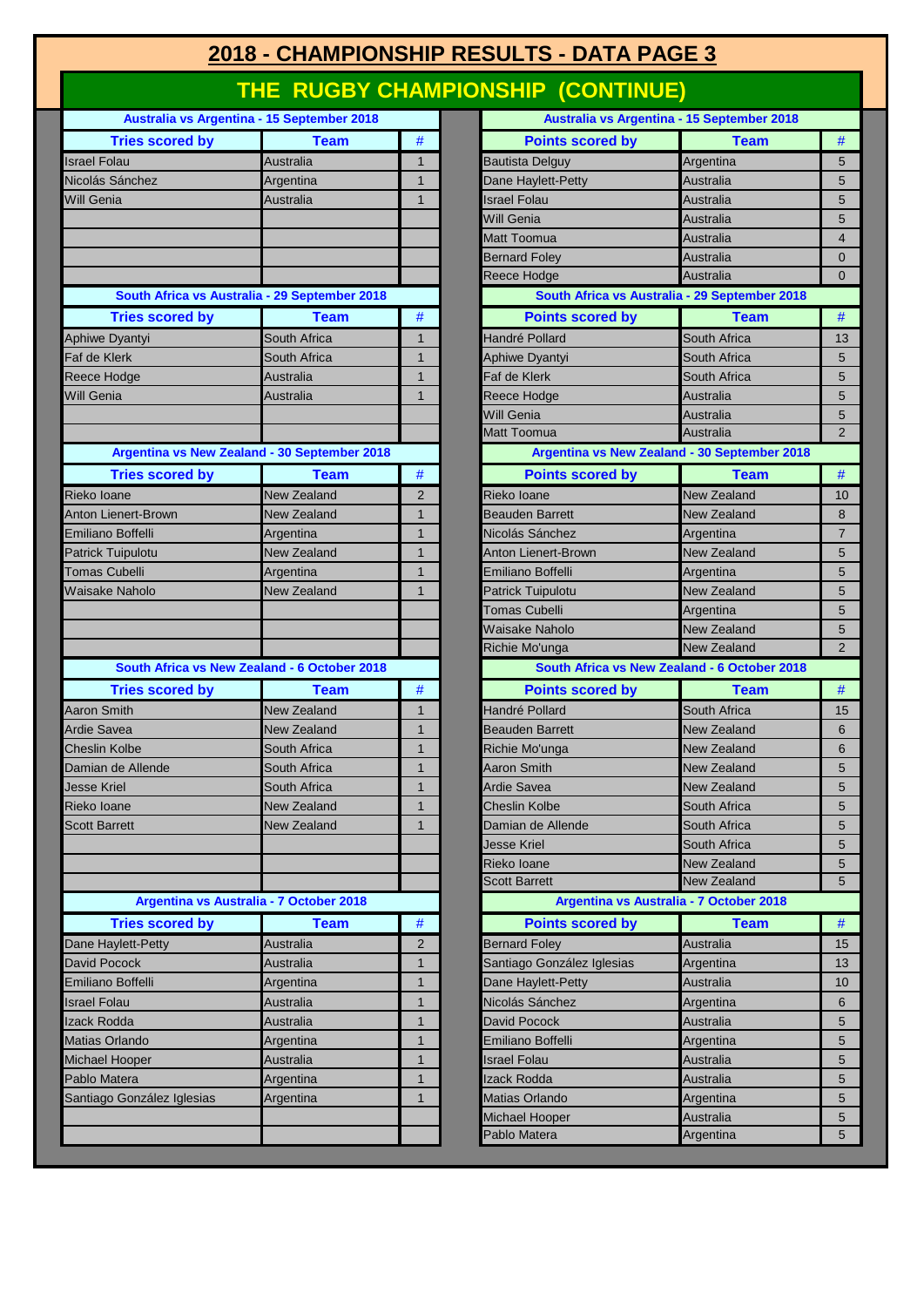# **2018 - SPRINGBOK RESULTS - DATA PAGE 4**

#### **CASTLE LAGER OUTGOING TOUR**

|                        | <b>England vs South Africa - 3 November 2018</b> |      |                         | <b>England vs South Africa - 3 November 2018</b> |                |
|------------------------|--------------------------------------------------|------|-------------------------|--------------------------------------------------|----------------|
| <b>Tries scored by</b> | <b>Team</b>                                      | #    | <b>Points scored by</b> | <b>Team</b>                                      | #              |
| Sbu Nkosi              | South Africa                                     | 1    | Owen Farrell            | England                                          | 9              |
|                        |                                                  |      | Handré Pollard          | South Africa                                     | 6              |
|                        |                                                  |      | Sbu Nkosi               | South Africa                                     | 5              |
|                        |                                                  |      | <b>Elliot Daly</b>      | England                                          | 3              |
|                        | <b>France vs South Africa - 10 November 2018</b> |      |                         | France vs South Africa - 10 November 2018        |                |
| <b>Tries scored by</b> | <b>Team</b>                                      | $\#$ | <b>Points scored by</b> | <b>Team</b>                                      | #              |
| Bongi Mbonambi         | South Africa                                     | 1    | Handré Pollard          | South Africa                                     | 1 <sup>c</sup> |
| Guilhem Guirado        | France                                           | 1    | <b>Baptiste Serin</b>   | France                                           | 16             |
| Mathieu Bastareaud     | France                                           | 1    | Bongi Mbonambi          | South Africa                                     | 5              |
| Sbu Nkosi              | South Africa                                     | 1    | Guilhem Guirado         | France                                           | 5              |
|                        |                                                  |      | Mathieu Bastareaud      | France                                           | 5              |
|                        |                                                  |      | Sbu Nkosi               | South Africa                                     | $\overline{5}$ |
|                        | Scotland vs South Africa - 17 November 2018      |      |                         | Scotland vs South Africa - 17 November 2018      |                |
| <b>Tries scored by</b> | <b>Team</b>                                      | $\#$ | <b>Points scored by</b> | <b>Team</b>                                      | #              |
| Hamish Watson          | Scotland                                         | 1    | Handré Pollard          | South Africa                                     | 18             |
| Handré Pollard         | South Africa                                     | 1    | Creig Laidlaw           | Scotland                                         | 1 <sup>C</sup> |
| <b>Jesse Kriel</b>     | South Africa                                     | 1    | Hamish Watson           | Scotland                                         | 5              |
| Pete Horne             | Scotland                                         | 1    | <b>Jesse Kriel</b>      | South Africa                                     | 5              |
|                        |                                                  |      | Pete Horne              | Scotland                                         | 5              |
|                        |                                                  |      | <b>Elton Jantjies</b>   | South Africa                                     | 3              |
|                        | <b>Wales vs South Africa - 24 November 2018</b>  |      |                         | <b>Wales vs South Africa - 24 November 2018</b>  |                |
| <b>Tries scored by</b> | <b>Team</b>                                      | $\#$ | <b>Points scored by</b> | <b>Team</b>                                      | #              |
| Jesse Kriel            | South Africa                                     | 1    | Dan Biggar              | Wales                                            | 6              |
| Liam Williams          | Wales                                            | 1    | Jesse Kriel             | South Africa                                     | 5              |
| <b>Tomas Francis</b>   | Wales                                            | 1    | Liam Williams           | Wales                                            | 5              |
|                        |                                                  |      | <b>Tomas Francis</b>    | Wales                                            | 5              |
|                        |                                                  |      | Gareth Anscombe         | Wales                                            | $\overline{4}$ |
|                        |                                                  |      | <b>Elton Jantiies</b>   | South Africa                                     | 3              |
|                        |                                                  |      | Handré Pollard          | South Africa                                     | 3              |

|                        | <b>England vs South Africa - 3 November 2018</b> |              |                         | <b>England vs South Africa - 3 November 2018</b> |    |
|------------------------|--------------------------------------------------|--------------|-------------------------|--------------------------------------------------|----|
| <b>Tries scored by</b> | <b>Team</b>                                      | $\#$         | <b>Points scored by</b> | <b>Team</b>                                      | #  |
| ısі                    | South Africa                                     | 1            | Owen Farrell            | England                                          | 9  |
|                        |                                                  |              | Handré Pollard          | South Africa                                     | 6  |
|                        |                                                  |              | Sbu Nkosi               | South Africa                                     | 5  |
|                        |                                                  |              | <b>Elliot Daly</b>      | England                                          | 3  |
|                        | France vs South Africa - 10 November 2018        |              |                         | France vs South Africa - 10 November 2018        |    |
| <b>Tries scored by</b> | <b>Team</b>                                      | #            | <b>Points scored by</b> | <b>Team</b>                                      | #  |
| bonambi                | South Africa                                     | 1            | Handré Pollard          | South Africa                                     | 19 |
| Guirado                | France                                           | $\mathbf{1}$ | <b>Baptiste Serin</b>   | France                                           | 16 |
| Bastareaud             | France                                           | $\mathbf{1}$ | Bongi Mbonambi          | South Africa                                     | 5  |
| ısi                    | South Africa                                     | $\mathbf{1}$ | Guilhem Guirado         | France                                           | 5  |
|                        |                                                  |              | Mathieu Bastareaud      | France                                           | 5  |
|                        |                                                  |              | Sbu Nkosi               | South Africa                                     | 5  |
|                        | Scotland vs South Africa - 17 November 2018      |              |                         | Scotland vs South Africa - 17 November 2018      |    |
| <b>Tries scored by</b> | <b>Team</b>                                      | #            | <b>Points scored by</b> | <b>Team</b>                                      | #  |
| Watson                 | Scotland                                         | 1            | Handré Pollard          | South Africa                                     | 18 |
| Pollard                | South Africa                                     | $\mathbf{1}$ | Creig Laidlaw           | Scotland                                         | 10 |
| riel                   | South Africa                                     | $\mathbf{1}$ | Hamish Watson           | Scotland                                         | 5  |
| rne                    | Scotland                                         | 1            | <b>Jesse Kriel</b>      | South Africa                                     | 5  |
|                        |                                                  |              | Pete Horne              | Scotland                                         | 5  |
|                        |                                                  |              | <b>Elton Jantiies</b>   | South Africa                                     | 3  |
|                        | Wales vs South Africa - 24 November 2018         |              |                         | <b>Wales vs South Africa - 24 November 2018</b>  |    |
| <b>Tries scored by</b> | <b>Team</b>                                      | $\#$         | <b>Points scored by</b> | <b>Team</b>                                      | #  |
| riel                   | South Africa                                     | 1            | Dan Biggar              | Wales                                            | 6  |
| lliams                 | Wales                                            | $\mathbf{1}$ | Jesse Kriel             | South Africa                                     | 5  |
| Francis <sup>-</sup>   | Wales                                            | 1            | Liam Williams           | Wales                                            | 5  |
|                        |                                                  |              | <b>Tomas Francis</b>    | Wales                                            | 5  |
|                        |                                                  |              | Gareth Anscombe         | Wales                                            | 4  |
|                        |                                                  |              | <b>Elton Jantiies</b>   | South Africa                                     | 3  |
|                        |                                                  |              | Handré Pollard          | South Africa                                     | 3  |

**Total tries scored - 2018 - Internationals 121 Total points scored - 2018 - Internationals 1008**